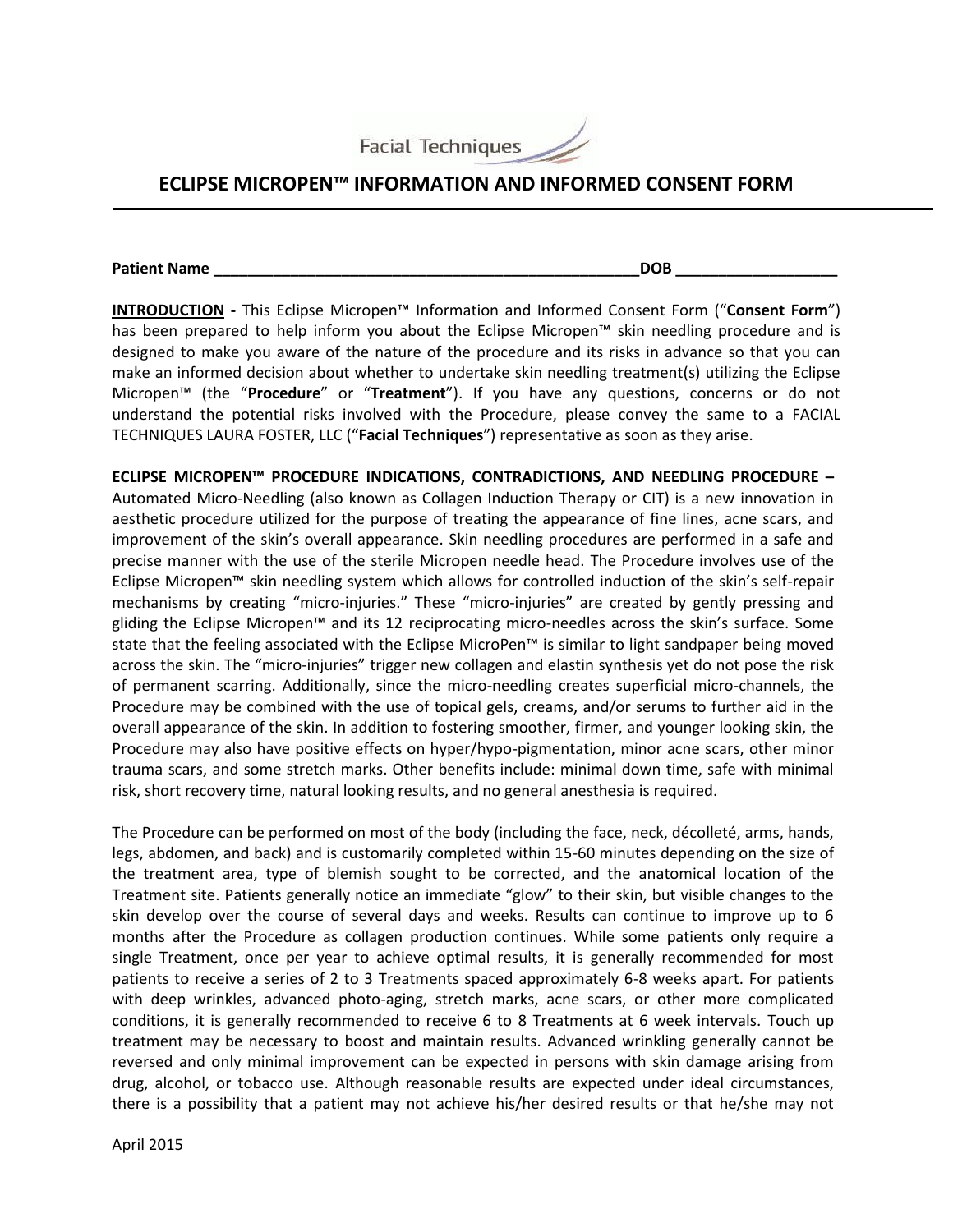respond to Treatment at all.

The Eclipse MicroPen™ Procedure is not recommended for those who:

- Are prone to acute or chronic infections or have a weakened immune system;
- Are subject to excessive scarring (keloid formation), or thick scarring (hypertrophic);
- Have a history of Herpes Simplex infections, eczema, psoriasis or other chronic conditions;
- Have a history of actinic (solar) keratosis;
- Have a presence of raised moles, warts, or other active skin infection or inflammation at the Treatment area;
- Have a history of bleeding or blood disorders including but not limited to, hemodynamic instability, Hypofibrinogenaemia, critical thrombocytopenia, or platelet dysfunction syndrome;
- Have Scleroderma, collagen vascular disease or cardiac abnormalities (the immediately aforementioned conditions constitute absolute contraindications);
- Have severe metabolic or systematic disorders, active bacterial or fungal infection, or immune suppression;
- Are pregnant, plan to become pregnant, breastfeeding or plan to breastfeed;
- Are undergoing anti-coagulation therapy;
- Have an underlying Sepsis condition; or
- Have unrealistic expectations.

Prior to undergoing the Eclipse MicroPen™ Procedure, you must inform your Facial Techniques representative of all your medical conditions, both existing and past.

**SIDE EFFECTS** – After the Procedure, the treated skin will appear red and flushed similar to a moderate sunburn. This redness should diminish greatly after a few hours (up to 24-36 hours) following each Treatment. The most common additional side effects include, but are not limited to, Treatment site discomfort, pain, bruising, bleeding, scabbing, itching, swelling, tenderness, and/or short lasting pinkness/redness (flushing) of the skin. Depending on the size of the Treatment area, type of blemish sought to be corrected, and the anatomical location of the Treatment site, the aforementioned side effects typically, but not always, resolve spontaneously within 2-3 days after the Procedure. As with any injection or micro-needling therapy that involves penetration of the skins surface, infection is possible. Most infections will present after the 48 hour mark with red, warm, injection sites and worsening pain. If symptoms of infection arise, seek medical attention immediately. Other rare side effects may include injury to underlying nerves and/or muscle tissue, nausea/vomiting, dizziness, and/or fainting. Furthermore, this list is not meant to be inclusive of all possible risks associated with the Procedure as there are both known and unknown side effects associated with any Collagen Induction Therapy.

My signature below signifies that I am not pregnant, do not have a pacemaker or internal defibrillator, and I am not aware of any existing medical conditions which prohibits me from undergoing the Treatment. I also represent that I do not have a history of a bleeding disorder, abnormal scarring or an autoimmune disease, and that I have informed Facial Techniques of all pertinent information concerning my medical history and medications.